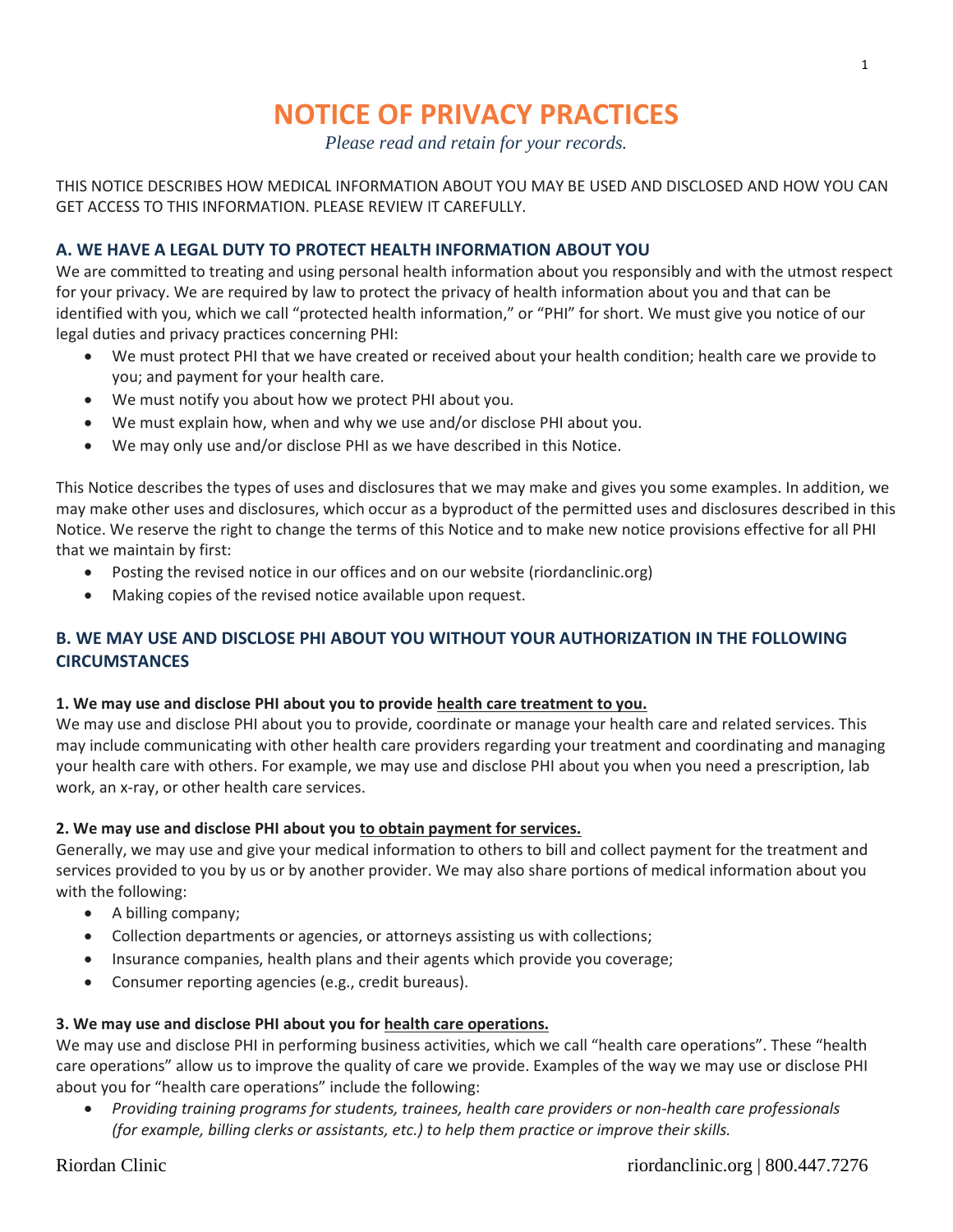- *Cooperating with outside organizations that assess the quality of the care we and others provide.*
- *Cooperating with outside organizations that evaluate, certify or license health care providers, staff or facilities in a particular field or specialty.*
- *Assisting various people who review our activities. For example, PHI may be seen by doctors reviewing the services provided to you, and by accountants, lawyers, and others who assist us in complying with applicable laws.*
- *Conducting business management and general administrative activities related to our organization and the services it provides.*
- *Resolving grievances within our organization.*
- *Complying with this Notice and with applicable laws.*

# **4. We may use and disclose PHI under other circumstances without your authorization or an opportunity to agree or object.**

We may use and/or disclose PHI about you for a number of circumstances in which you do not have to consent, give authorization or otherwise have an opportunity to agree or object. Those circumstances include:

- *When the use and/or disclosure is required by law.* For example, when a disclosure is required by federal, state or local law or other judicial or administrative proceeding.
- *When the use and/or disclosure is necessary for public health activities.* For example, we may disclose PHI about you if you have been exposed to a communicable disease or may otherwise be at risk of contracting or spreading a disease or condition.
- *When the disclosure relates to victims of abuse, neglect or domestic violence.*
- *When the use and/or disclosure is for health oversight activities.* For example, we may disclose PHI about you to a state or federal health oversight agency that is authorized by law to oversee our operations.
- *When the disclosure is for judicial and administrative proceedings.* For example, we may disclose PHI about you in response to an order of a court or administrative tribunal.
- *When the disclosure is for law enforcement purposes.* For example, we may disclose PHI about you in order to comply with laws that require the reporting of certain types of wounds or other physical injuries.
- *When the use and/or disclosure relates to decedents*. For example, we may disclose PHI about you to a coroner or medical examiner for the purposes of identifying you should you die.
- *When the use and/or disclosure relates to organ, eye or tissue donation purposes.*
- *When the use and/or disclosure relates to medical research.* Under certain circumstances, we may disclose PHI about you for medical research.
- *When the use and/or disclosure is to avert a serious threat to health or safety.* For example, we may disclose PHI about you to prevent or lessen a serious and imminent threat to the health or safety of a person or the public.
- *When the use and/or disclosure relates to specialized government functions.* For example, we may disclose PHI about you if it relates to military and veterans' activities, national security and intelligence activities, protective services for the President, and medical suitability or determinations of the Department of State.
- *When the use and/or disclosure relates to correctional institutions and in other law enforcement custodial situations.* For example, in certain circumstances, we may disclose PHI about you to a correctional institution having lawful custody of you.

# **5. You can object to certain uses and disclosures.**

Unless you object, we may use or disclose PHI about you in the following circumstances:

- Using our best judgment, we may share with a family member, relative, friend or other person identified by you, PHI directly related to that person's involvement in your care or payment for your care.
- We may share with a public or private agency (for example, American Red Cross) PHI about you for disaster relief purposes. Even if you object, we may still share the PHI about you, if necessary for the emergency circumstances. If you would like to object to our use or disclosure of PHI about you in the above or other specific circumstances, please call or write our office using the contact information at the end of this Notice.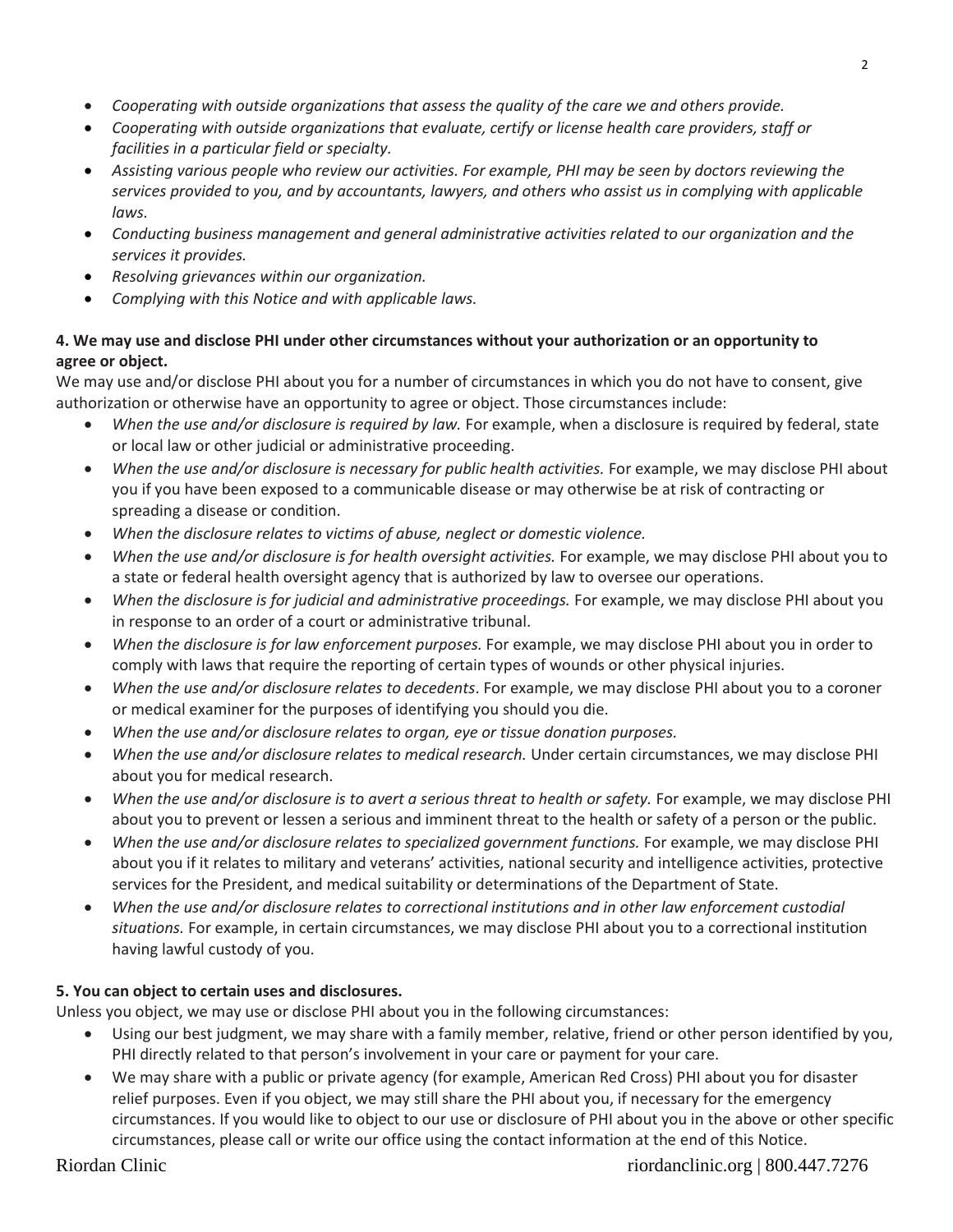# **6. We may contact you to provide appointment reminders.**

We may use and/or disclose PHI to contact you to provide a reminder to you about an appointment you have for treatment or medical care.

#### **7. We may contact you with information about treatment, services, products or health care providers.**

We may use and/or disclose PHI to manage or coordinate your healthcare. This may include telling you about treatments, services, products and/or other healthcare providers. We may also use and/or disclose PHI to give you gifts of a small value.

**EXAMPLE:** If you are diagnosed with diabetes, we may tell you about nutritional and other counseling services that may be of interest to you.

ANY OTHER USE OR DISCLOSURE OF PHI ABOUT YOU REQUIRES YOUR WRITTEN AUTHORIZATION: Under any circumstances other than those listed above, we will ask for your written authorization before we use or disclose PHI about you. If you sign a written authorization allowing us to disclose PHI about you in a specific situation, you can later cancel your authorization in writing by our office. If you cancel your authorization in writing, we will not disclose PHI about you after we receive your cancellation; except for disclosures which were being processed before we received your cancellation.

# **C. YOU HAVE SEVERAL RIGHTS REGARDING PHI ABOUT YOU**

# **1. You have the right to request restrictions on uses and disclosures of PHI about you.**

You have the right to request that we restrict the use and disclosure of PHI about you. We are not required to agree to your requested restrictions. However, even if we agree to your request, in certain situations your restrictions may not be followed. These situations include emergency treatment, disclosures to the Secretary of the Department of Health and Human Services, and uses and disclosures described in subsection B.4 of the previous section of this Notice. You may request a restriction in writing at the address listed below.

# **2. You have the right to request different ways to communicate with you.**

You have the right to request how and where we contact you about PHI. For example, you may request that we contact you at your work address or phone number. Your request must be in writing. You may request alternative communications by writing to the address listed below.

# **3. You have the right to see and copy PHI about you.**

You have the right to request to see and receive a copy of PHI contained in clinical, billing and other records used to make decisions about you. Your request must be in writing. We may charge you related fees. There are certain situations in which we are not required to comply with your request. Under these circumstances, we will respond to you in writing, stating why we will not grant your request and describing any rights you may have to request a review of our denial. You may request to see and receive a copy of PHI by requesting this in writing at the address listed below.

#### **4. You have the right to request amendment of PHI about you.**

You have the right to request that we make amendments to clinical, billing and other records used to make decisions about you. Your request must be in writing and must explain your reason(s) for the amendment. We may deny your request if: 1) the information was not created by us (unless you prove the creator of the information is no longer available to amend the record); 2) the information is not part of the records used to make decisions about you; 3) we believe the information is correct and complete; or 4) you would not have the right to see and copy the record as described in paragraph 3 above. We will tell you in writing the reasons for the denial and describe your rights to give us a written statement disagreeing with the denial. If we accept your request to amend the information, we will make